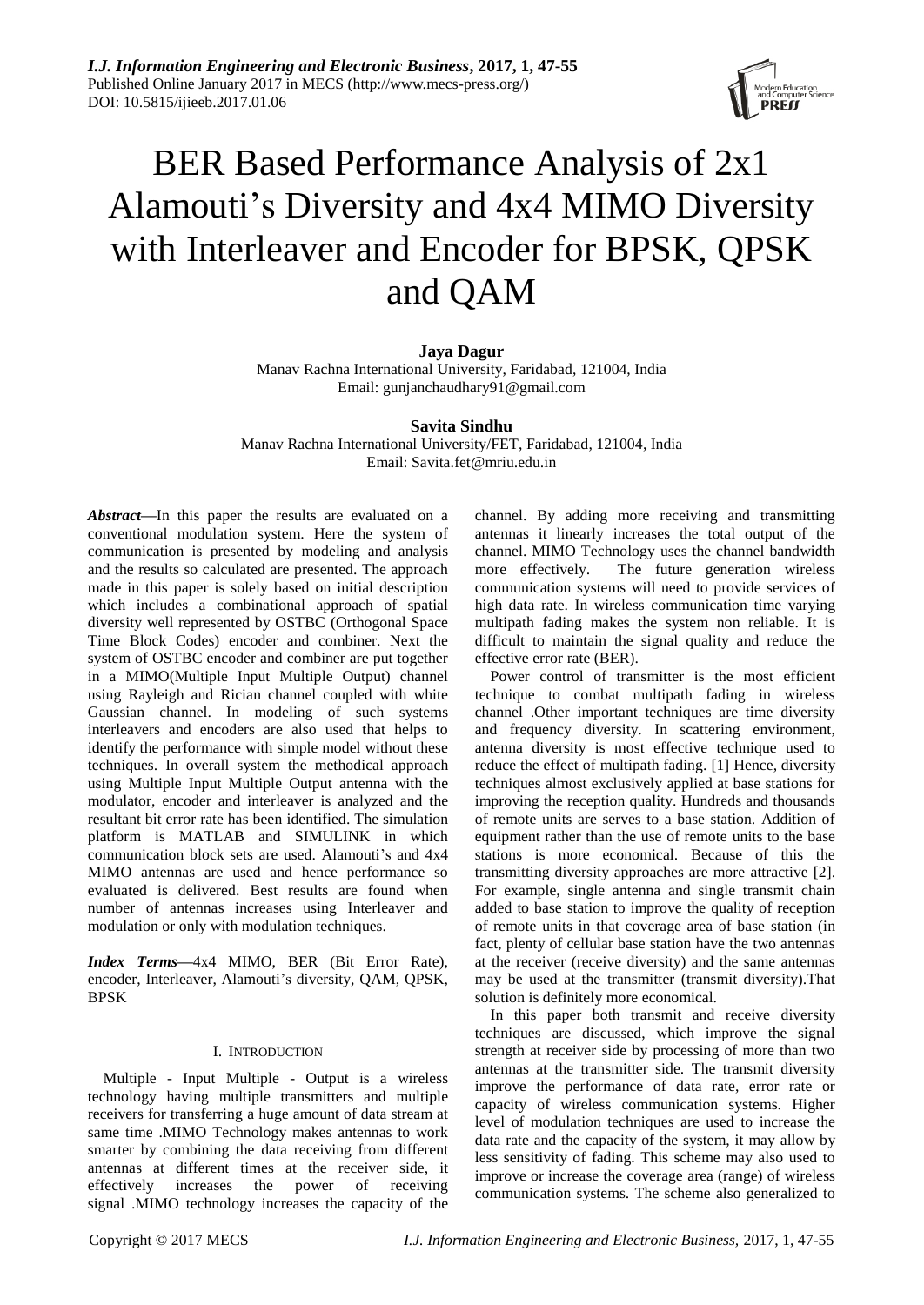four transmitting and four receiving antennas in order to obtain 4M diversity order. It takes place without any type of feedback from receiver to transmitter and a little computational complexity takes place. This scheme doesn't require any bandwidth expansion, while the redundant information is applied in spatial diversity using multiple antennas rather than time and frequency [2].

Section II contains the related previous work done in field of bit error rate calculation for reduces fading using different techniques. Section III defines the different diversity techniques. Section IV contains the related terms and definitions. Section V defines the proposed work of paper with work flow diagram and graphs. Section VI defines the conclusion of the paper.

## II. RELATED WORK

Anjali kafaltiya et.al [3] has shows the performance of MIMO-OFDM using BCH coding and interleaving on different modulation schemes and concluded that 16 QAM perform better than other modulation methods to reduce Bit Error Rate.Safina Dhanda et.al[4].has investigate the performance of forward error correction coding such as convolution coding to minimize the Bit error rate and improve spectral efficiency of OFDM system and has given the suggestion that the combination of RS and convolution coding and different modulation schemes is efficient to achieve higher data rates and reliable wireless communication. Apoorva Panday et.al [2].Has compared the wireless MIMO technique under alamouti's and maximum ratio combining techniques to mitigate and combat fading and suggested that the results are equally applicable if the average transmitted power is varying. Sakshi gupta et.al [5] has evaluated the performances of different modulation schemes when the operation is subjected to a large number of users in presence of interference. Additive white Gaussian noise and Rayleigh fading are considered in channel. Morris Filippi et.al[6]. has considered the implementation of  $4 \times 4$ space time block code configuration for MIMO-OFDM system.

The method of diversity techniques can be derived using different ways.

## III. DIVERSITY SCHEMES

*Time diversity*: Multiple translations of same information signal are transmitted at altered time instants or at regular time interval. The coherence time should be less than the separation among the transmit times. Hence each information signal is transmitted in M different time periods i.e. each signal is transmit M times [2].

*Frequency diversity*: In this, multiple versions of same information are transmitted through different carriers. The transmitted signal is spread over a large spectrum or transmitted using no. of frequency channels .The frequency separation between the carriers is no less than coherence bandwidth. To attain this, modulate the symbol through M unlike carriers.

*Space diversity*: In this, there are several receiving antennas located at non similar spatial locations; it gives different or independent received signals. M receiving antennas are used to receive M copies of transmitting signal. The antennas at both the sides should be placed far enough apart [2]

*Receive diversity:* Receive diversity is obtained by using more than one antenna at the receiving side of communication link. From the past of several years this method of using a number of antennas at the receiver side is used to improve Bit Error Rate Performance. Basic approach is having a number of signals with different fading ratio or different transfer function of channel. Then the signals are appropriately combined using diversity combining technique. Receive Diversity shows in Fig. 1having one transmitting and two receiving antennas.



Fig.1. Receive diversity has two receiving antennas.

*Transmit diversity:* Transmit diversity is obtained by using several antennas at the transmitter side of communication link. Transmit diversity method is far more beneficial as compared to receive diversity. This is achieved owing to the truth that generally the number of receivers is greater than the number of transmitters. The method of transmit diversity is a modern phenomenon [2]. Transmit diversity shows in Fig. 2 having two transmitting and one receiving antenna.



Fig.2. Transmit diversity has two transmitting antennas

#### IV. IMPIMENTATION MODEL

The work flow diagram given in fig. 3 the source provide the input to encoder and then the information is interleaved and pass through the channel , at the receiver side the data is deinterleaved and decoded and pass it to error calculator.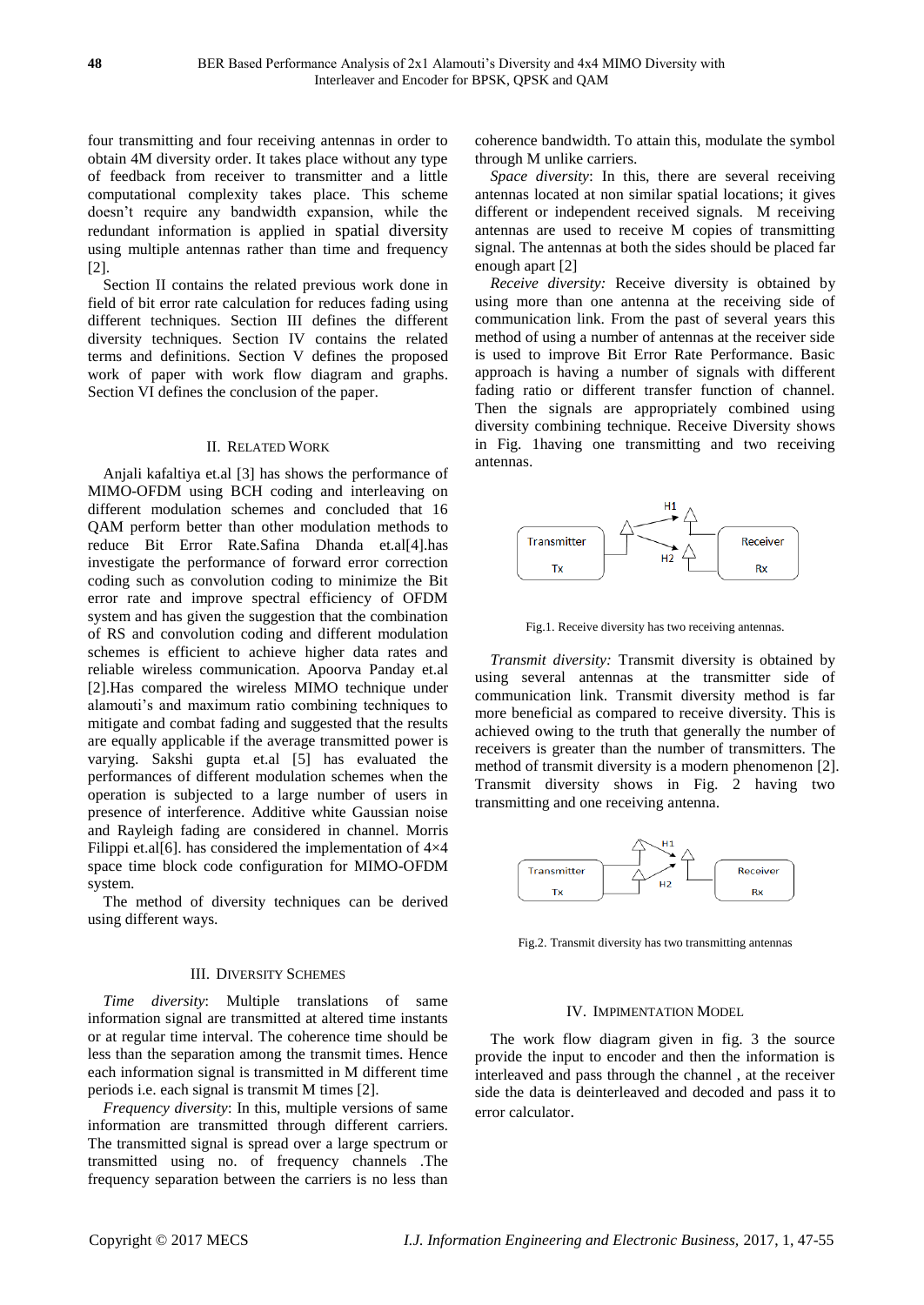

Fig.3. Block diagram of MIMO Diversity using Encoder, Interleaver, and Modulator at the transmitter.

## *A. Alamouti's Transmit Diversity Technique*

The receive diversity was simpler and receiving devices producing no interference .hence it was widely used from the past .Transmit diversity was complicated because of the two reasons:

*First:* The several signals from the transmitter end would combine to generate only a single value of signal at a specified point resultant is no diversity.

*Second:* The signals from the transmitted side would sometimes produce obnoxious nulls in the emission of signal at some angle.

Alamouti proposed a scheme that utilizes [7] both time and space diversity is called space time coding [7]. Alamouti states that "The scheme using two transmitting antennas and one receiving antenna provides the same diversity order as the scheme using one transmitting and two receiving antennas i.e. Maximum ratio receiver combining.

# *Two transmitters and one receiver method:*

Block diagram of two transmitting and one receiving scheme in fig. 4 the signal transmission method is expressed in table 1.



Fig.4. Alamouti's diversity scheme with two transmitter and one receiver.

Table 1. Alamouti's transmission method.

| time<br><b>Space</b> | $\dots$ t+4T | $t + 3T$ | $t + 2T$       | $t + T$ |                |
|----------------------|--------------|----------|----------------|---------|----------------|
| Antenna              | $\dots$ S5   | $-S4*$   | S <sub>3</sub> | $-S2*$  | S <sub>1</sub> |
| Antenna<br>2         | S6           | $S3*$    | S <sub>4</sub> | $S1*$   | S <sub>2</sub> |

The above table 1 shows the signal transmitted through transmitting antennas at different time slots.

The alamouti's receiving equations are expressed as:

$$
r_1 = r(t) = h_1 S_1 + h_1 S_2 + n_1 \tag{1}
$$

$$
r_2 = r(t+T) = -h_1 S_2^* + h_2 S_1^* + n_2 \tag{2}
$$

The combining schemes are defined in equation 3 and 4

$$
S_1 = h_1 * r_1 + h_2 r_2 * \tag{3}
$$

$$
S_2 = r_1 * r_1 - h_1 r_2 * \tag{4}
$$

After that these combined information's are sent to Maximum Likelihood Detector (MLD) for all information it uses decision rule method as

$$
d^{2} (S_{1}, S_{k}) \leq d^{2} (S_{1}, S_{1}) \text{ for all } k \neq 1 \tag{5}
$$

the resultant combined information from equations 3 and 4 are same as the received signals from both the branches of maximum ratio receiver combining (MRRC), Si is selected when

$$
d^{2} \pm S_{1}, (\alpha_{1}^{2} + \alpha_{2}^{2}) S_{k}) \leq d^{2}(S_{1}, (\alpha_{1}^{2} + \alpha_{2}^{2}) S_{1})
$$
 (6)

*B. Four transmitters and four receivers mimo diversity method*

The 4x4 MIMO diversity technique shows in Fig. 5 is used in place of 2x1 and 2x2 diversity order because of its robustness in opposition of error effect and due to the necessity of increasing spectral efficiency together with the increasing diversity in space domain [6].



Fig.5. 4x4 MIMO Space time block code system[6]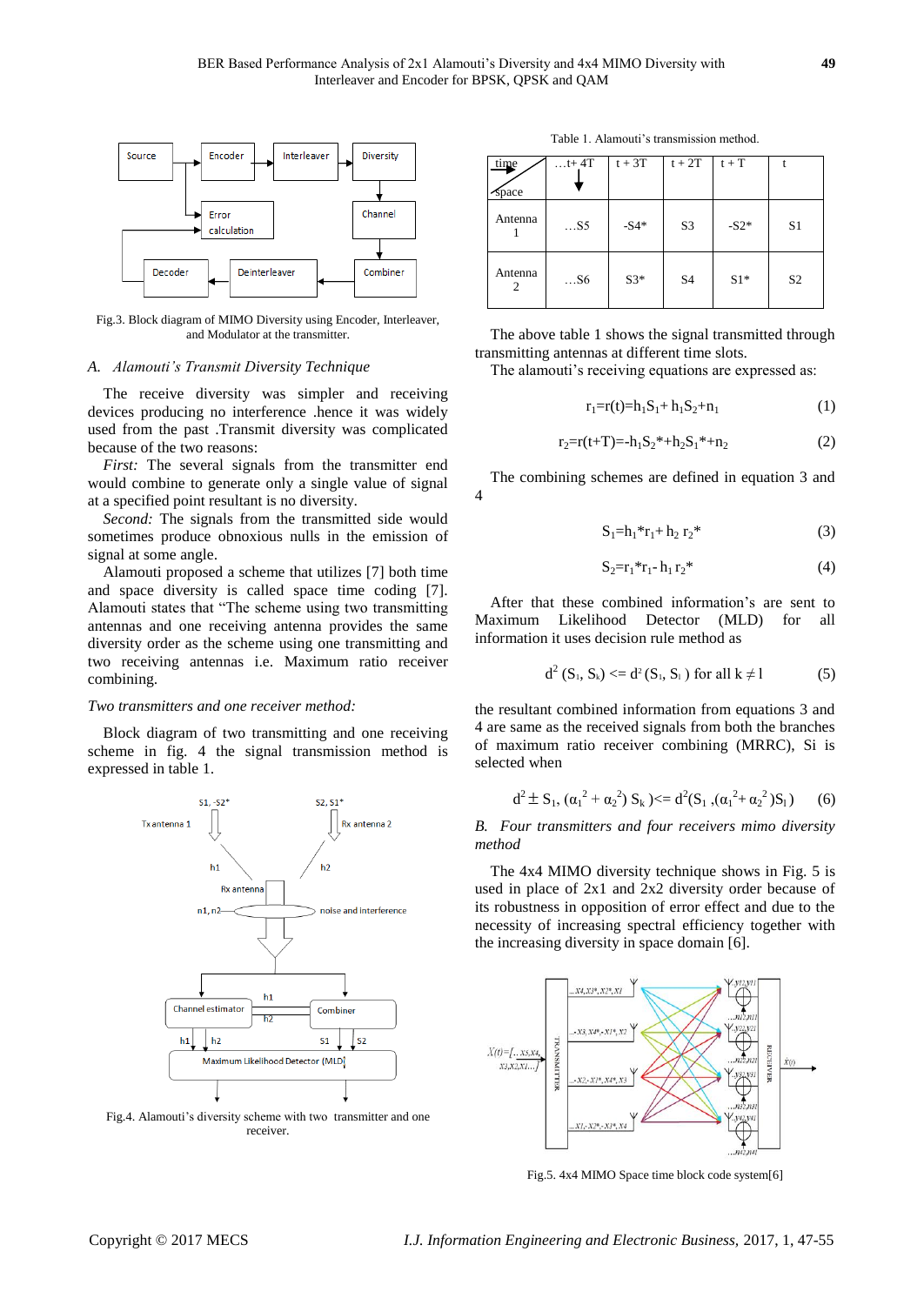The signal arrived during the MIMO symbol interval is follows as [8]:

$$
Y=HX+N
$$
 (7)

Where, H is the channel matrix with 16 number of rows and 4 number of columns, it is the non squared matrix. X is 4\*4 Alamouti space time block code matrix. N is noise matrix and made of non dependent, equally distributed samples of Gaussian noise. In order to achieve the combination of signals (space-time combining) at the receiving side, it is essential that the channel matrix is squared otherwise inversion of matrix, directly, cannot takes place. Though, pseudo-inversion is being employed even for the non-squared channel matrix [6].

The mathematical term of this method is as follows:

$$
\mathbf{H}^+ = (\mathbf{H}^{\mathrm{H}} \mathbf{H})^{-1} \mathbf{H}^{\mathrm{H}} \tag{8}
$$

 $H<sup>H</sup>$  is Hermitian matrix that is the transposed complex conjugate channel matrix. The resultant combining of signals in MIMO diversity is given as:

$$
X=H^{+}Y=H^{+}HX+H^{+}N=X+H^{+}N
$$
 (9)

#### *C. Forward Error Correction Codes*

FEC codes are used to correct some degree of errors without requesting the channel for retransmission of the bit stream [4] .FEC techniques are of two types, Convolution codes and block codes [9]. Convolution codes shown in Fig. 6 are decoded by using the viterbi algorithm. It is one of the finest decoding schemes. This algorithm is susceptible to correct the burst errors [4].



Fig.6. [10]. Block diagram of convolution encoder and decoder.

*Convolution encoder:* Convolution codes present an approach for controlling the errors; it is substantially dissimilar from the block codes. In this encoder, coding takes the combination of the set of input bits then these bits are stored in the fixed length of shift register. The input bits and the shift register contents perform the mod-2 addition, so that the output sequence is generated. This method is similar to binary convolution thus it is called convolution encoding [11][12]. Code rate of convolution coding is expressed as  $R=k/n$ , where k is number of input bits and n is the number of output decoded bits, m is the number of fixed shift registers, constraint length K is the number of bits on which the output of encoder depends. The state information of encoder is stored in shift registers. A convolution encoder with the code rate of ½ is revealed in fig. 7.



Fig.7. [4]. Block diagram of convolution encoder

Rate= $1/2$ ; k=1, n=2 and m=3, K=4

Here, m0 is present message bit and m1, m2 are the past message bits stored in shift register that represent the state of shift register. Rate is equal to  $\frac{1}{2}$ , and successive number of bits called constraint length K is 4.

## *D. Interleaving*

Interleaving is standard digital signal processing method which is used to overcome the error burst in wireless communication [3].The basic approach in interleaver is to rearrange the order of symbols that is transmitted .The technique for interleaving is to disperse the sequence of the bits in bit stream to reduce the outcome of error burst that minimize the bit error rate [13].This is most effective method to minimize the error.

Basically two types of interleaver are block interleaver and convolution interleaver. In this paper, model is stimulated by matrix interleaver; it is a kind of block interleaver. Matrix interleaver shown in Fig. 8 execute by filling the matrix by taking input symbols row by row and sending the data of matrix column by column at the output port [14].



Fig.8. Block diagram of interleaving and de-interleaving.

*Matrix interleaving:* In matrix interleaving, the error which occurs in burst is spreading out like exhibited with respect to fading channels [13]. Having the matrix interleaving feeding is done by taking the input row by row and read the contents of matrix column by column at the output port of interleaver. At the receiving side, randomize the symbol bits after every step of decoding by using deinterleaver, thus it makes the decoding more proficient [15] .Matrix interleaver is defined by the help of n and m (n, m), where n is the number of rows and m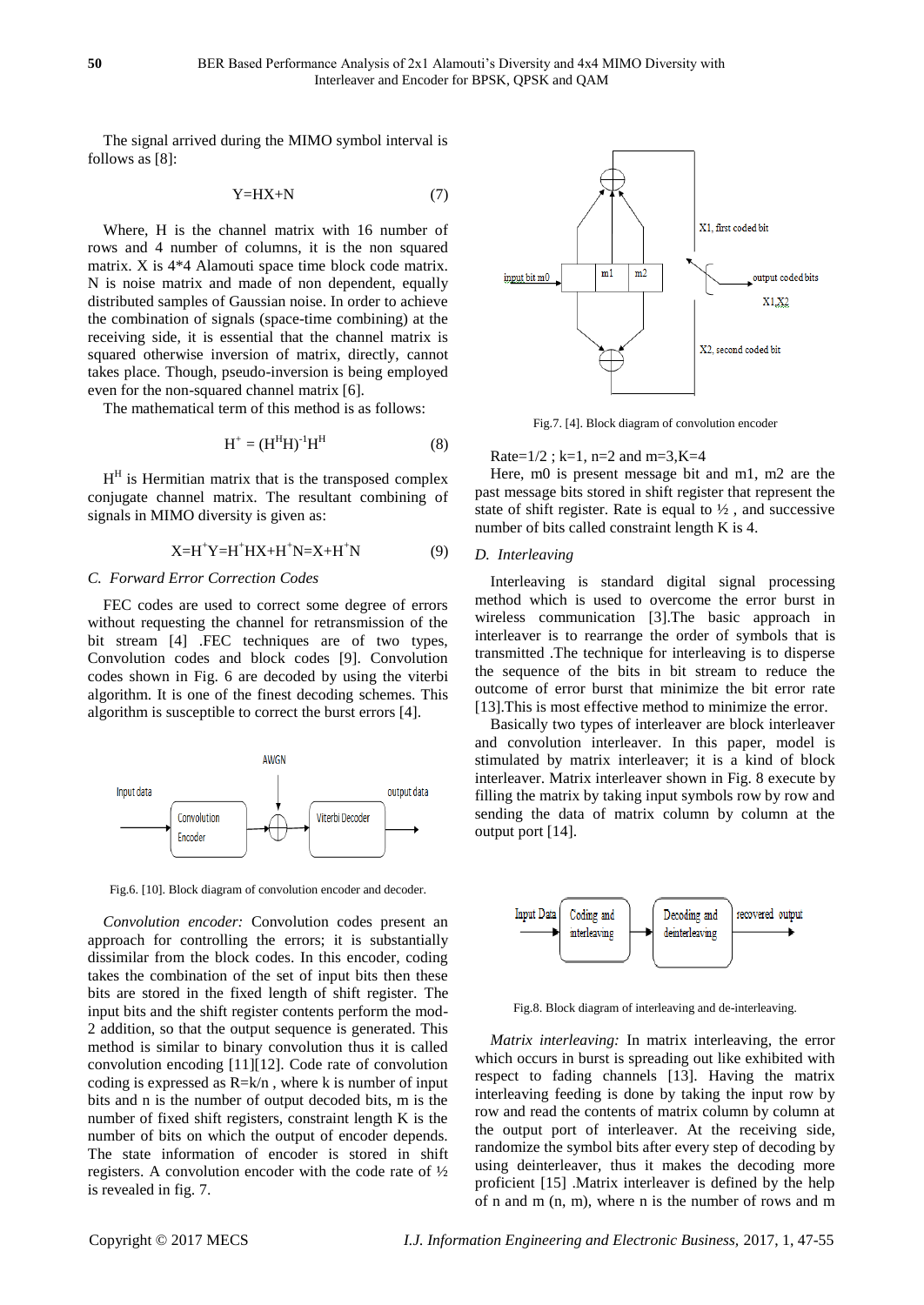is the number of columns. Deinterleaver takes the input symbols column by column and output is passes row by row. The tendency of matrix interleaver of burst error spreading depends upon the value of number of rows (n) and number of columns (m).

## *E. Modulations Schemes*

*Binary phase shift keying:* The simplest form of phase shift keying is BPSK. It also termed as 2-PSK because it has two phases, separated by  $180^\circ$ . This modulation technique is most robust method among all PSK's because it takes high level of distortion or noise to formulate the demodulator to make an erroneous decision [5]. It is not favourable for the transmission of high data rates. It can modulate 1 bit per symbol.

The equation of BPSK is given as[5]:

$$
Sn(t) = \sqrt{\frac{2Eb}{Tb}} \cos(2\pi fct + \pi(1 - n)), n = 0,1 \quad (10)
$$

*Quadrature phase shift keying* QPSK is an example of M-ary phase shift keying, it can transmit 2 bits/symbol. The phase carrier is equally spaced as 0,  $\pi/2$ ,  $\pi$ ,  $3\pi/2$ where all values of phases consider a unique combination of information bits. It indicates the higher order PSK implementation.

Following equation is the general form of QPSK [5]:

$$
S_{qpsk}(t) = \left\{ \sqrt{E_s} \cos \left[ (i-1) \frac{\pi}{2} \right] \varphi_1(t) - \sqrt{E_s} \sin \left[ (i-1) \varphi_2(t) \right] \right\}
$$
\nWhere i=1, 2, 3, 4

\n(11)

*Quadrature Amplitude Modulation* QAM is used for both digital and analog modulation methods. It transmit two analog data signals, or two digital data bit streams through the modulation of two carrier signals by using digital modulation method ASK(amplitude shift keying) or amplitude modulation analog modulation method. These two carrier signals are usually sinusoids, and  $90^0$ out of phase from each other, hence called quadrature components or quadrature carriers. After modulation the signals are summed and the output resultant waveform is the mishmash of the amplitude shift keying and phase shift keying, or the combination of amplitude modulation and phase modulation in case of analog modulation[5].

The data is transmitted in smaller spectrum by using M-ary QAM of higher order. Errors are easily signified in symbols due to the closely located symbols in constellation diagram .Extra power is being transmitted to each symbol, so the symbol spread more and hence, it reduces the efficient power.



Fig.9. Constellation figure of 8-QAM modulation.

$$
S_i(t) = \left\{ \sqrt{\frac{2E_{min}}{T_s}} a_i \cos(2\pi f_c t) + \sqrt{\frac{2E_{min}}{T_s}} b_i \sin(2\pi f_c t) \right\}
$$

Where, i=1, 2…….M and  $0 \le t \le T$ .[5] (12)

# V. PROPOSED WORK

Analysis of simulink model based on MIMO Diversity Technique as being implemented and the respective results are shown in this section:

Part 1: Simulink diagram of Alamouti's Diversity given in Fig. 10 for different modulation schemes.



Fig.10. Implementation of Alamouti's model in SIMULINK

In the existing research work the analysis has been done on simulink platform in which communication blocksets are used. To encourage the experiments the results were evaluated using BER calculator. Most of the results were based on different set up for example, simple modulation with MIMO, modulation, interleaver with MIMO and encoder, interleaver, modulation with MIMO.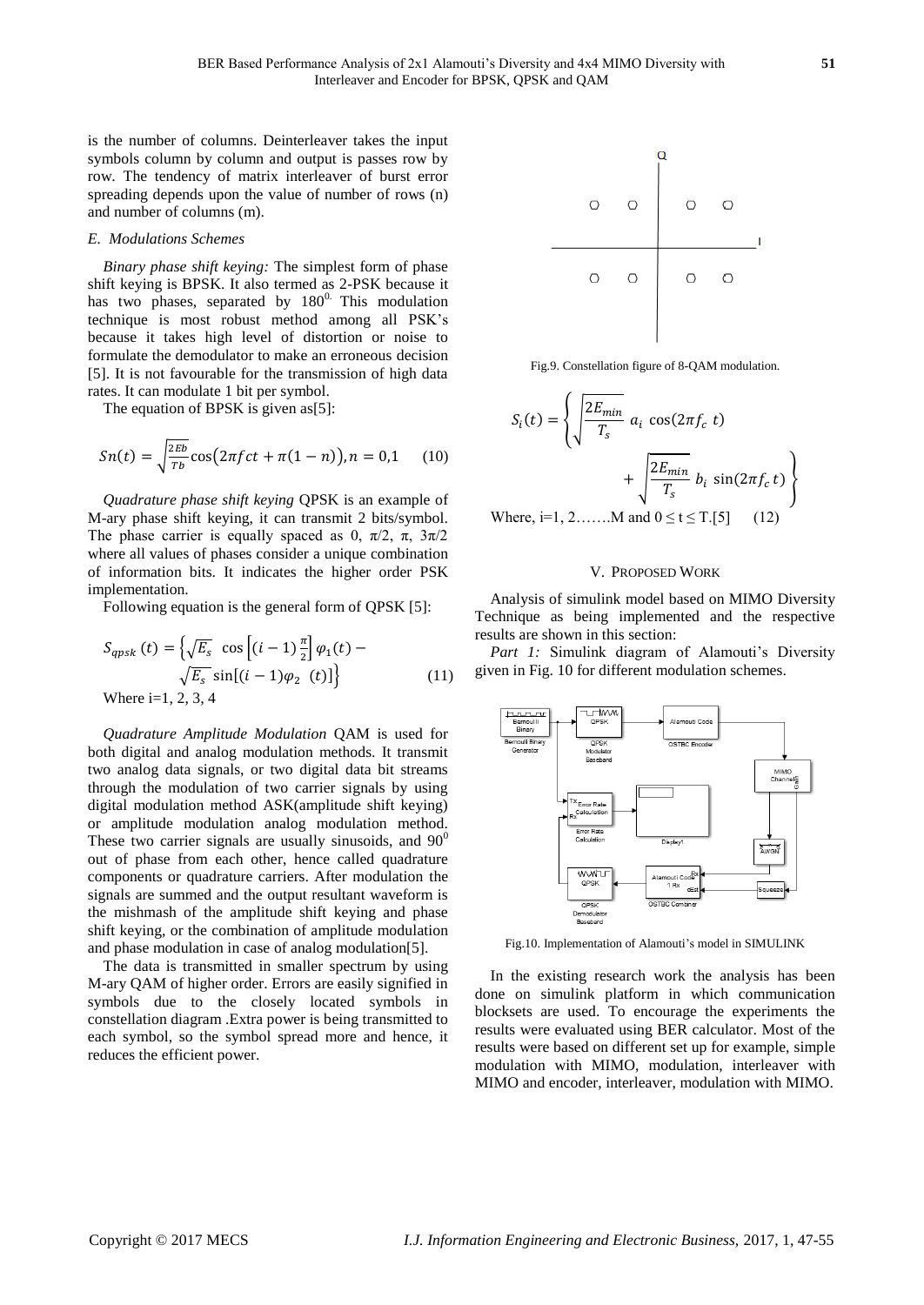|            |             | BIT ERROR RATE (%) |       |        |
|------------|-------------|--------------------|-------|--------|
| <b>SNR</b> | <b>BPSK</b> | <b>OPSK</b>        | 80AM  | 16 OAM |
|            | 0.038       | 0.161              | 0.073 | 0.090  |
| C          | 0.028       | 0.126              | 0.054 | 0.067  |
| 3          | 0.020       | 0.096              | 0.038 | 0.047  |
|            | 0.014       | 0.074              | 0.027 | 0.034  |
| 5          | 0.009       | 0.054              | 0.018 | 0.023  |

Table 2. Alamouti based bit error rate performance

This table 2 is a clear reflection of results of bit error rate that is calculated that are evaluated using different modulation techniques in MIMO techniques. If a MIMO technique is implemented that is used in a simulation model then the results are best for binary phase shift keying at low SNR and also at high SNR. Now if the QPSK, technique is compared with other modulation techniques then results so calculated that is high enough for other modulation techniques, so a QPSK modulation technique is then, not preferred.



Fig.11. BER results using different SNR values calculated for MIMO alamouti's diversity

In this fig.11 comparison of four BER results over four modulation technique for MIMO 2x1 is done. In this demonstration calculations shows that the system is almost showing a similar type of falling trend in which best performance is given by BPSK technique. In this section BER 16 QAM is giving a little bit fluctuations nearby 3 dB SNR.

Table 3. Calculation of BER for alamouti's diversity with convolution encoder

|                | BIT ERROR RATE (%) |             |       |        |
|----------------|--------------------|-------------|-------|--------|
| <b>SNR</b>     | <b>BPSK</b>        | <b>OPSK</b> | 80AM  | 16 OAM |
|                | 0.036              | 0.238       | 0.101 | 0.135  |
| $\overline{c}$ | 0.023              | 0.178       | 0.075 | 0.098  |
| 3              | 0.014              | 0.138       | 0.048 | 0.069  |
| 4              | 0.007              | 0.094       | 0.035 | 0.053  |
| 5              | 0.004              | 0.064       | 0.019 | 0.030  |

As the table3 shows that BER is reduces with increasing value of SNR. BPSK perform best and in case of M-ary, BER increases with increasing the value of M.



Fig.12. BER results using different SNR values calculated for MIMO alamouti diversity with convolution encoder.

In this fig.12 comparison of four BER results over four modulation technique for MIMO 2x1 with convolution encoder is done. In this demonstration calculations shows that the system is almost showing a similar type of falling trend in which best performance is given by BPSK

Table 4. Calculation of BER for Alamouti using Matrix Interleaver.

|                | BIT ERROR RATE (%) |             |       |        |
|----------------|--------------------|-------------|-------|--------|
| <b>SNR</b>     | <b>BPSK</b>        | <b>OPSK</b> | 80AM  | 16 OAM |
|                | 0.038              | 0.161       | 0.073 | 0.090  |
| $\overline{c}$ | 0.028              | 0.126       | 0.054 | 0.067  |
| 3              | 0.020              | 0.096       | 0.038 | 0.047  |
| 4              | 0.014              | 0.074       | 0.027 | 0.034  |
| 5              | 0.009              | 0.054       | 0.018 | 0.023  |

The above table4 is same as the table1 Hence, it shows that the results with and without interleaver are same.





Fig.13. BER results using different SNR values calculated for MIMO alamouti diversity with matrix interleaver.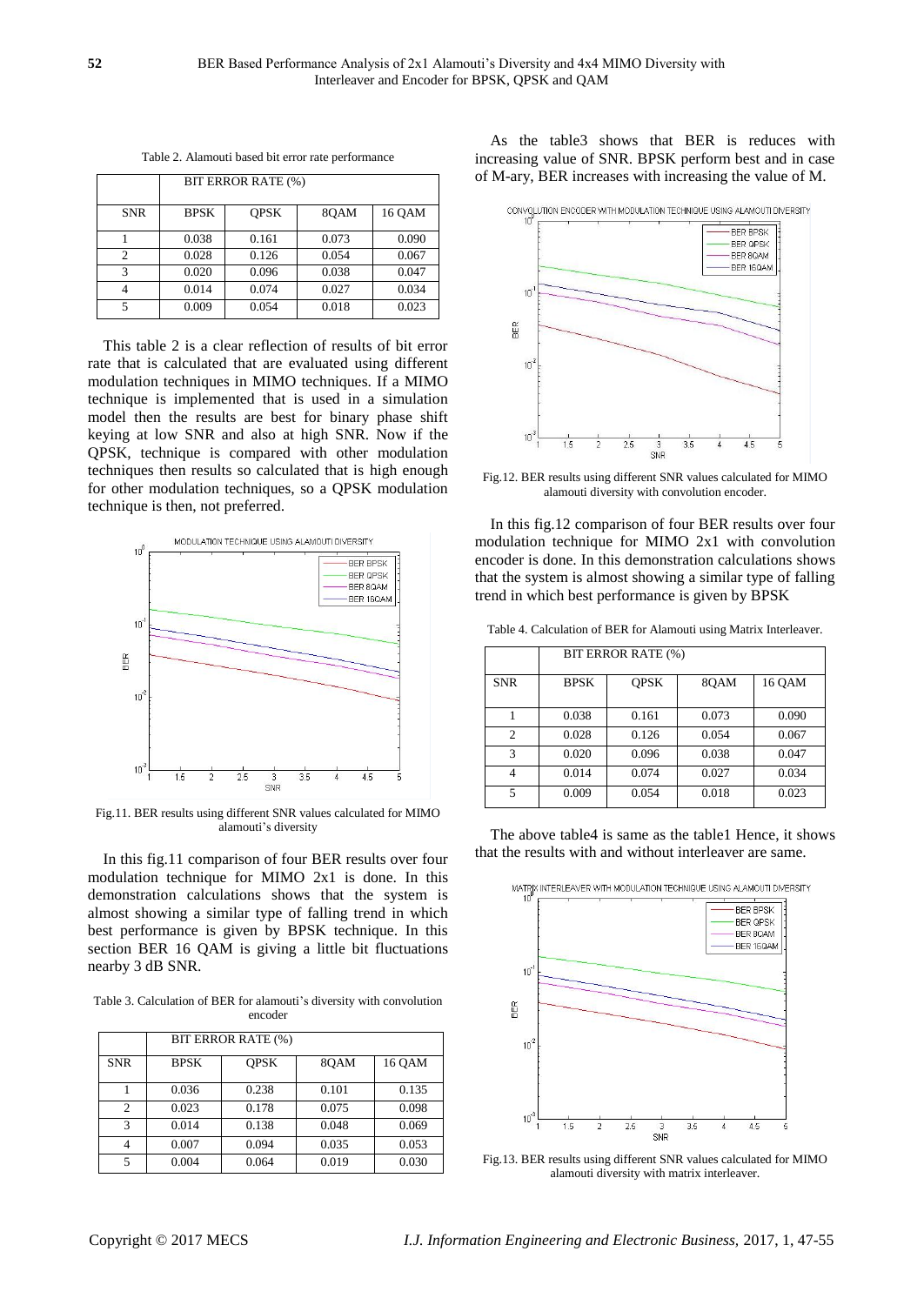In this fig.13 comparison of four BER results over four modulation technique for MIMO 2x1 with matrix interleaver is done. In this demonstration calculations shows that the system is almost showing a similar type of falling trend in which best performance is given by BPSK

Table 5. BER performance for alamouti diversity with convolution encoder and matrix interleaver.

|                |             | BIT ERROR RATE (%) |       |        |
|----------------|-------------|--------------------|-------|--------|
| <b>SNR</b>     | <b>BPSK</b> | <b>OPSK</b>        | 80AM  | 16 OAM |
|                | 0.030       | 0.244              | 0.112 | 0.133  |
| $\overline{c}$ | 0.015       | 0.194              | 0.076 | 0.102  |
| 3              | 0.009       | 0.145              | 0.048 | 0.070  |
| 4              | 0.004       | 0.105              | 0.030 | 0.050  |
| 5              | 0.002       | 0.070              | 0.023 | 0.039  |

The above table5 shows the falling trend of BER with increasing SNR .



Fig.14. BER results using different SNR values calculated for MIMO alamouti diversity with convolution encoder and matrix interleaver.

In this fig.14 comparison of four BER results over four modulation techniques for MIMO 2x1 with encoder and interleaver is done. In this demonstration calculations shows that the system is almost showing a similar type of falling trend in which best performance is given by BPSK.



Fig.15. Description of MIMO 4x4 model

In the above fig.15, the simulink block diagram of implementation using communication block set for 4x4 orthogonal space time block coding is performed. To calculate the performance the actual implementation is seen rapidly and calculated using the same BER calculator. Best performance can be seen when 4x4 antenna combinations are used in this research work.

Table 6. 4x4 MIMO based BER performance

|                | <b>BIT ERROR RATE (%)</b> |             |        |        |  |
|----------------|---------------------------|-------------|--------|--------|--|
| <b>SNR</b>     | <b>BPSK</b>               | <b>OPSK</b> | 80AM   | 16 QAM |  |
|                | 0.0190                    | 0.1316      | 0.0377 | 0.0475 |  |
| $\overline{c}$ | 0.0100                    | 0.0941      | 0.0202 | 0.0252 |  |
| 3              | 0.0046                    | 0.0630      | 0.0096 | 0.0119 |  |
| 4              | 0.0020                    | 0.0384      | 0.0041 | 0.0049 |  |
| 5              | 0.0008                    | 0.0202      | 0.0016 | 0.0018 |  |

The value of bit error rate is decreases with the increasing value of SNR as shown in table6,BPSK is best modulation technique as compared to others with lower BER .



Fig.16. BER results using different SNR values calculated for 4x4 MIMO diversity.

In this fig.16 comparison of four BER results over four modulation technique for MIMO 4x4 is done. In this demonstration calculations shows that the system is almost showing a similar type of falling trend in which best performance is given by BPSK

Table 7. Calculate BER for 4x4 MIMO diversity with convolution encoder

|                | BIT ERROR RATE (%) |             |        |        |
|----------------|--------------------|-------------|--------|--------|
|                |                    |             |        |        |
| <b>SNR</b>     | <b>BPSK</b>        | <b>OPSK</b> | 80AM   | 16 OAM |
|                |                    |             |        |        |
|                | 0.0005             | 0.2792      | 0.0284 | 0.0802 |
|                |                    |             |        |        |
| $\overline{c}$ | 0.0000             | 0.1717      | 0.0057 | 0.0367 |
| 3              | 0.0000             | 0.0810      | 0.0009 | 0.0140 |
| 4              | 0.0000             | 0.0263      | 0.0002 | 0.0032 |
|                |                    |             |        |        |
| 5              | 0.0000             | 0.0081      | 0.0000 | 0.0005 |

With higher level of modulation techniques BER is increases as shown in table7,QPSK gives the worst

.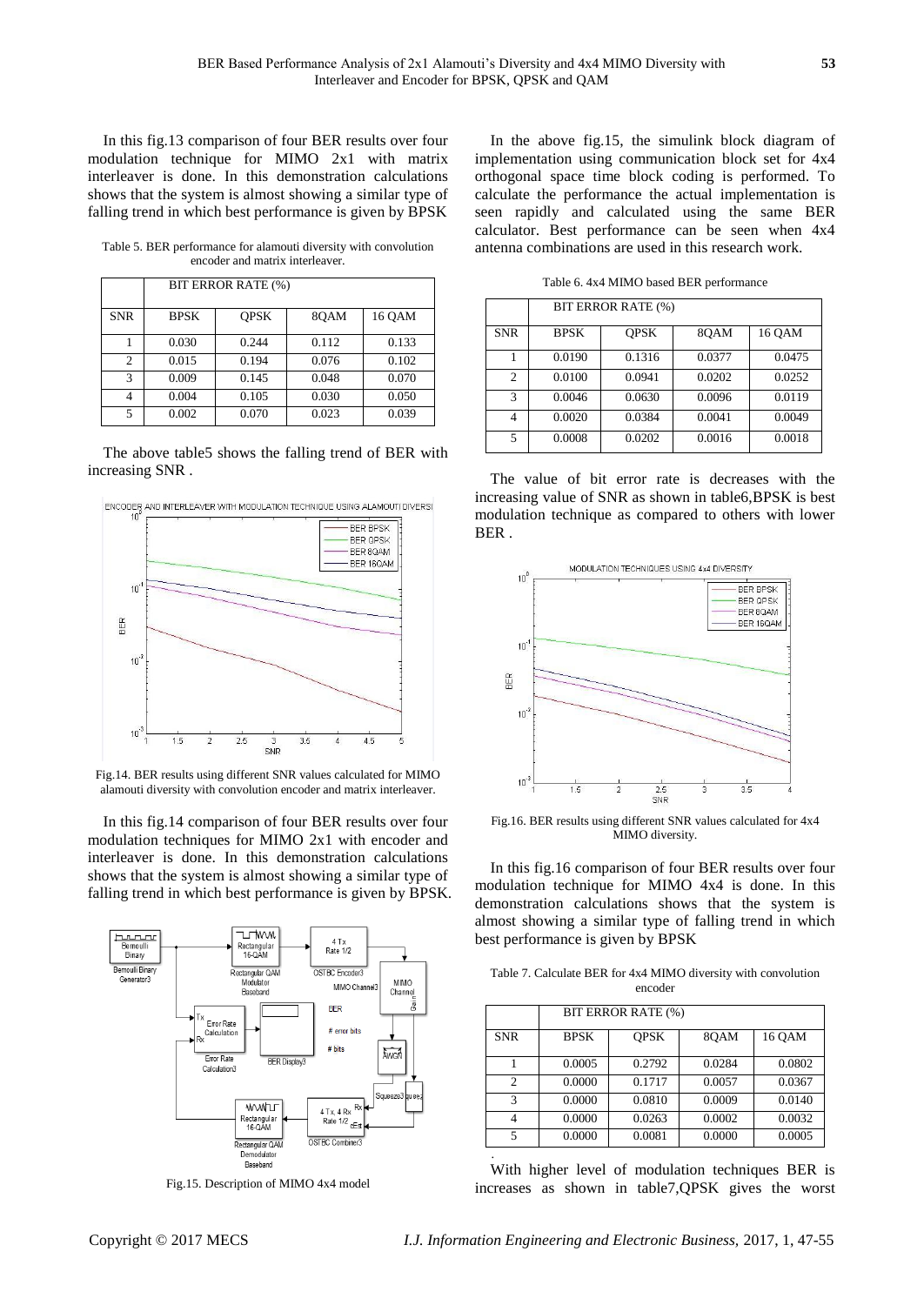# performance. For higher data rates 8QAM perform better than 16QAM.



Fig.17. BER results using different SNR values calculated for 4x4 MIMO diversity with convolution encoder.

In this fig.17 comparison of four BER results over four modulation technique for MIMO 4x4 with convolution encoder is done. In this demonstration calculations shows that the system is almost showing a similar type of falling trend in which best performance is given by BPSK

Table 8. 4x4 MIMO diversity with interleaver based BER performance.

|                | BIT ERROR RATE (%) |             |        |        |  |
|----------------|--------------------|-------------|--------|--------|--|
| <b>SNR</b>     | <b>BPSK</b>        | <b>OPSK</b> | 80AM   | 16 OAM |  |
|                | 0.0202             | 0.1322      | 0.0380 | 0.0478 |  |
| $\overline{c}$ | 0.0112             | 0.0955      | 0.0202 | 0.0251 |  |
| 3              | 0.0052             | 0.0639      | 0.0094 | 0.0120 |  |
| 4              | 0.0020             | 0.0396      | 0.0041 | 0.0050 |  |
| 5              | 0.0007             | 0.0214      | 0.0015 | 0.0018 |  |

BPSK gives the best performance but having lower data rate while 8QAM perform moderately with higher data rate as shown in table8.



Fig.18. BER results using different SNR values calculated for 4x4 MIMO diversity with and matrix interleaver .

In this fig.18 comparison of four BER results over four modulation technique for MIMO 4x4 with matrix interleaver is done. In this demonstration calculations shows that the system is almost showing a similar type of falling trend in which best performance is given by BPSK

Table 9. Calculate BER for 4x4 MIMO diversity with convolution encoder and matrix interleaver.

|            | BIT ERROR RATE (%) |             |        |        |  |
|------------|--------------------|-------------|--------|--------|--|
| <b>SNR</b> | <b>BPSK</b>        | <b>OPSK</b> | 80AM   | 16 OAM |  |
|            | 0.0005             | 0.2782      | 0.0248 | 0.0809 |  |
| 2          | 0.0000             | 0.1645      | 0.0064 | 0.0367 |  |
| 3          | 0.0000             | 0.0729      | 0.0007 | 0.0116 |  |
| 4          | 0.0000             | 0.0248      | 0.0000 | 0.0039 |  |
| 5          | 0.0000             | 0.0055      | 0.0000 | 0.0006 |  |

BPSK of this table9 is same as table 5 .Hence 4x4 MIMO with encoder and interleaver and 4x4 MIMO with interleaver gives lower BER in case of BPSK.



Fig.19. BER results using different SNR values calculated for 4x4 MIMO diversity with convolution encoder and matrix interleaver .

In this fig.19 comparison of four BER results over four modulation techniques for MIMO 4x4 with interleaver and encoder is done. In this demonstration calculations shows that the system is almost showing a similar type of falling trend in which best performance is given by BPSK.

# VI. CONCLUSION

This paper has shown three different methods of comparsion of MIMO techniques. The MIMO techniques so applied are either 2x1, also known as alamouti and 4x4 MIMO techniques. The calculation of 2x1 alamouti is done inbuilt blocksets of communication blocksets thus the system is analysed on simple modulation, modulation with interleaver, modulation with interleaver and encoder. When compared with the complexity of 2x1 and modulation blocks the results of simplest scheme of MIMO 2x1 with modulation is best. The modulation BPSK when used with interleaver and encoder and MIMO is showing best results. Similarly QPSK , 8 QAM, 16 QAM are showing good results when only MIMO alamouti is used.4x4 MIMO diversity showing best